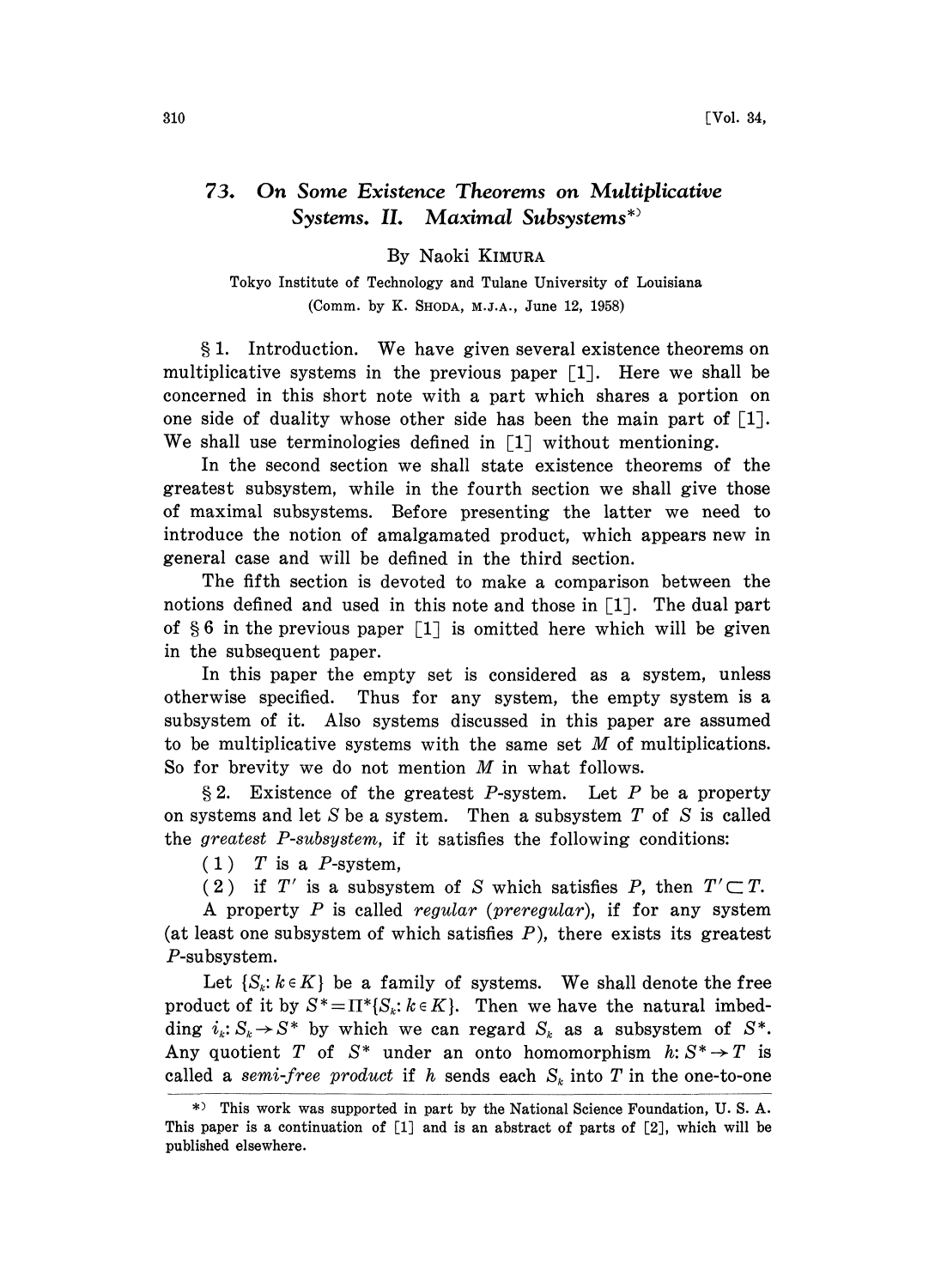manner.

Remark. In this case we require only the one-to-one property between  $S_k$  and  $S_k h$  for each  $k \in K$ . It does not imply that  $S_j h$  and  $S_k h$  are disjoint for  $j \neq k$ . They may meet.

Lemma. A property  $P$  on multiplicative systems is regular if and only if it is preregular and the empty system satisfies P.

Theorem 1. A property P on multiplicative system is preregular (regular) if and only if it is semi-free product invariant (and the empty system satisfies P).

Theorem 2. If a property is both quotient and free product invariant (and moreover if it is satisfied by the empty system), then it is a preregular (regular) property.

Example 1. A subsystem  $T$  of a system  $(S, M)$  is called total, if for any element  $y \in T$ , there exist  $m_n \in M$  and  $x_1, x_2, \dots, x_n \in S$  such that  $y = (x_1, x_2, \dots, x_n)m_n$ . Then for any system there exists its greatest total subsystem, which may be reduced to the empty subsystem.

Theorem 3. For any property P, there exists a (pre)regular property  $P^*$  which satisfies the following conditions:

 $(1)$  P<sup>#</sup> is (pre)regular.

 $(2)$  Any P-system is also a P<sup>\*</sup>-system.

 $(3)$  If P' is such a (pre)regular property that any P-system is a P'-system, then any  $P^*$ -system is also a P'-system.

Further, such  $P^*$  is unique; in the sense that, if  $P''$  is also such a (pre)regular property that satisfies the conditions then a system is a  $P^*$ -system if and only if it is a  $P''$ -system.

§ 3. Amalgamated product. Let  $\{S_k: k \in K\}$  be a family of systems, let A be a system and let  $i_k$ :  $A \rightarrow S_k$  be an into isomorphism called an injection. We shall call the family  $\{A, S_k, i_k: k \in K\}$  an amalgamated family. Form the free product  $S^* = \Pi^* \{S_k : k \in K\}$  and consider the least congruence  $\Re$  on  $S^*$  containing all pairs  $(x_i, xi_k)$ ,  $x \in A$ ,  $j, k \in K$ . Then we call the quotient system  $T=S^*/\Re$  the amalgamated product of  $\{A, S_k, i_k: k \in K\}$ . Here A and  $i_k$ 's are called the amalgam and the amalgam injection. Now we have the natural homomorphism  $p_k: S_k \to T$ and  $i: A \rightarrow T$  such that  $i=i_k p_k$  for all  $k \in K$ . It is to be noted that the amalgamated product depends not only on its amalgam but also on its amalgam injections.

Theorem 4. The above defined  $p_k: S_k \to T$  is an into isomorphism for all  $k \in K$ , and so is i:  $A \rightarrow T$ .

Any quotient of the amalgamated product of an amalgamated family  $\{A, S_k, i_k : k \in K\}$  is called a semi-amalgamated product, if it is at the same time a semi-free product of  $\{S_k: k \in K\}$ .

If an amalgam is reduced to the empty system, then the notion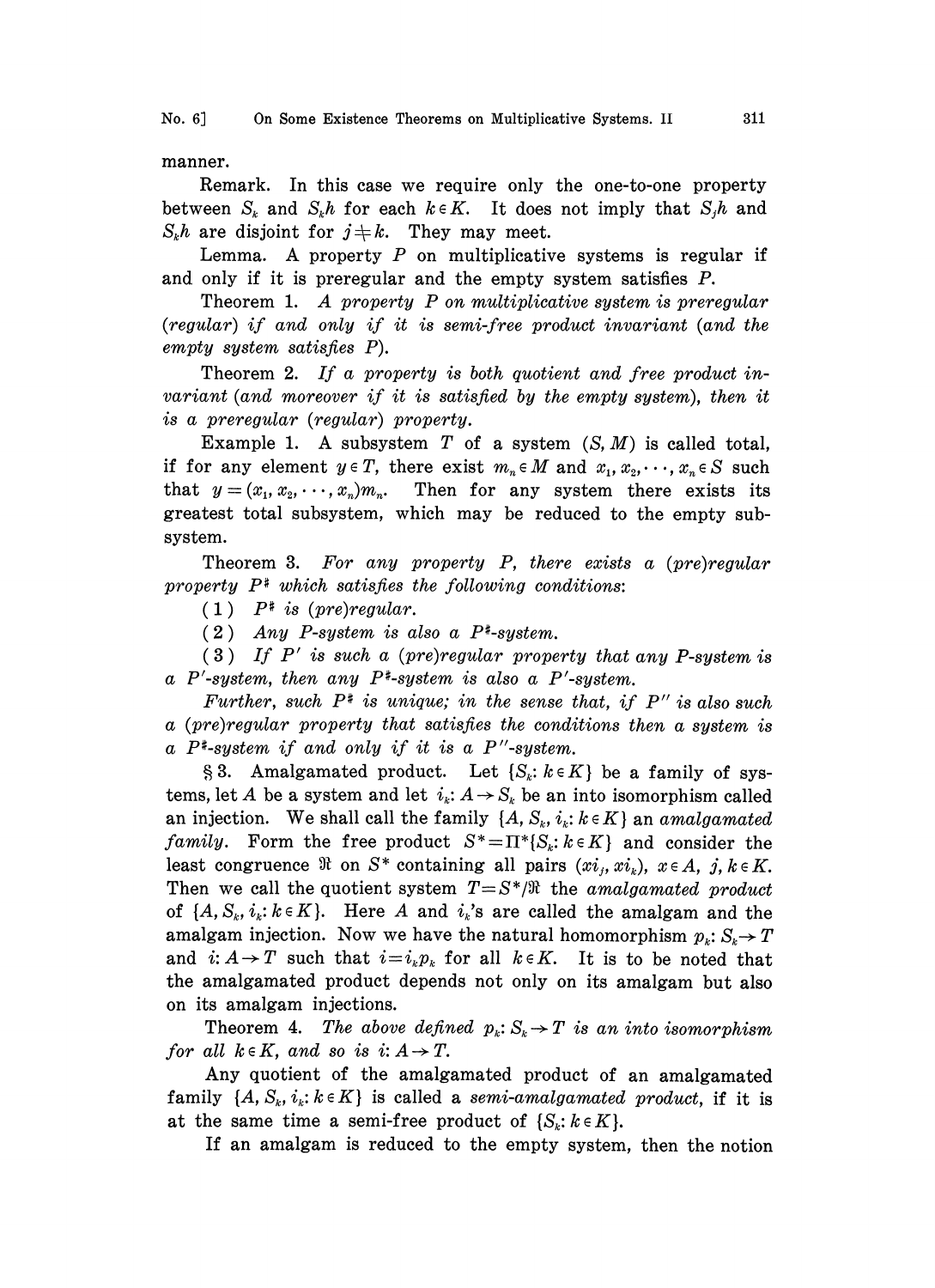of (semi-)amalgamated product coincides with that of (semi-)free product. A property P on systems is called  $(semi-)amalgamated product$ invariant, if the (any) (semi-)amalgamated product of any family of P-systems with non-empty amalgam, which is not necessarily a  $P$ system, always satisfies the property P.

Let  $\{S_k: k \in K\}$  be a family of subsystems of a system S. Let  $\vee \{S_k : k \in K\}$  be the smallest subsystem of S containing all  $S_k$ 's. Then there exists a unique homomorphism onto  $\vee \{S_k : k \in K\}$  from the amalgamated product of the amalgamated family  $\{A, S_k, i_k: k \in K\}$ , where  $A = \bigcap \{S_j : j \in K\}$  and  $i_k$  is the inclusion mapping, which sends every image  $S_k p_k$  onto the subsystem  $S_k$  of  $\forall \{S_k : k \in K\}$  in the oneto-one manner.

 $\S 4.$  Existence of the maximal P-systems. A property P on systems is called *semi-regular* (-*preregular*), if for any system S (at least one subsystem of which satisfies  $P$ ) there exists a disjoint family of subsystems of S,  $\{S_k : k \in K\}$ , subject to the following conditions:

(1)  $S_k$  is a P-system for all  $k \in K$ .

 $(2)$  If T is a non-empty subsystem of S and if T is also a P-system, then there exists a unique  $k \in K$  such that T is contained in  $S_k$ .

Theorem 5. A property on multiplicative systems is a semipreregular (-regular) property if and only if it is semi-amalgamated product invariant (and it is satisfied by the empty system).

Theorem 6. If a property on multiplicative systems is both quotient invariant and amalgamated product invariant, (and it is satisfied by the empty system), then it is a semi-preregular  $(-regular)$ property.

Example 2. Let  $S$  be a multiplicative system with a single binary multiplication. Then S is called weakly left (right) simple, if there is no pair of disjoint proper left (right) ideals of S whose union is S. Then to be weakly left (right) simple is a semiregular property, i.e. for any given system with a binary multiplication, there exists a family of maximal weakly left simple subsystems which are mutually disjoint.

There are several examples more or less similar to the above example. They will be concerned in  $\lceil 2 \rceil$  in detail.

5. Duality. As we have seen so far there are some nice contrasts between the notions in this paper and those in the previous one  $[1]$ . One theorem may be obtained just by changing all the terminologies to the corresponding dual ones. The following list shows the correspondence in this sense: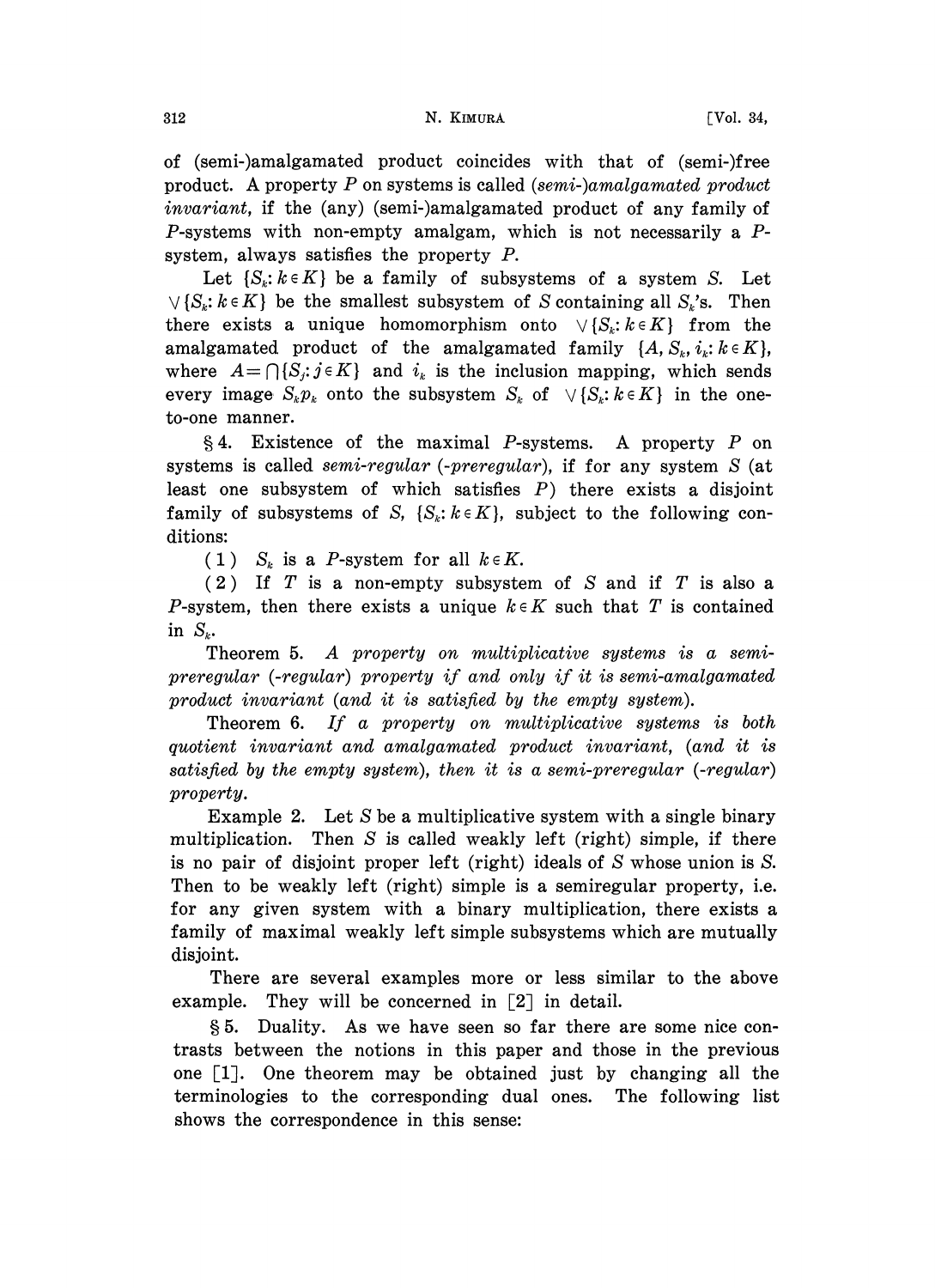| subsystem                  | quotient                    |
|----------------------------|-----------------------------|
| one-to-one into mapping    | onto mapping                |
| isomorphism                | isomorphism                 |
| into isomorphism           | onto isomorphism            |
| the trivial system         | the empty system            |
| (semi-)direct product      | (semi-)free product         |
| (semi-)spined product      | (semi-)amalgamated product  |
| (semi-)normal property     | (semi-)regular property     |
| (semi-)prenormal property  | (semi-)preregular property  |
| the greatest $P$ -quotient | the greatest $P$ -subsystem |
| inverse limit              | direct limit                |

Here are some other examples of dualities in our sense:

In this section in what follows, whenever any notion of direct product, inverse limit, normal property, etc., is concerned, the empty set should not be considered as a system.

A system S is called semi-free (-direct) product irreducible, if for any family of systems,  $\{S_k: k \in K\}$ , such that S is a semi-free (-direct) product of  $\{S_k : k \in K\}$ , S is naturally isomorphic to  $S_k$  for at least one suffix  $k \in K$ .

Theorem 7. A system is a semi-free (-direct) product of a family of semi-free (-direct) product irreducible systems.

It is to be noted that a system is semi-free product irreducible if and only if it is generated by a single element.

The notion of direct (inverse) limit can be introduced in the usual vay.

Theorem 8. A semi-free (-direct) product of a family  $\{S_i : j \in J\}$ is a direct (an inverse) limit of some family of systems,  $\{T_k: k \in K\}$ , where  $K$  is the directed set consisting of all non-empty finite subsets of J and  $T_k$  can be chosen as a semi-free (-direct) product of  $\{S_j : j \in k\}.$ 

Theorem 9. A property P is semi-[pre] regular (normal), if and only if it satisfies the following conditions:

 $(1)$  For any two P-systems, any semi-free (-direct) product of them satisfies P.

2 ) For any directed family of systems, all of which satisfy P, its direct (inverse) limit also satisfies P.

 $\lceil (3) \rceil$  The empty (trivial) system satisfies P.

It is to be noted that the above condition (2) should be understood that it is satisfied automatically if the inverse limit vanishes.

To apply Theorem 9 upon concrete examples the following less general form may be preferable.

Theorem 10. Let P be a property satisfying the condition  $\lceil s \rceil$  $(2)$  [and  $(3)$ ] as well as the following condition: